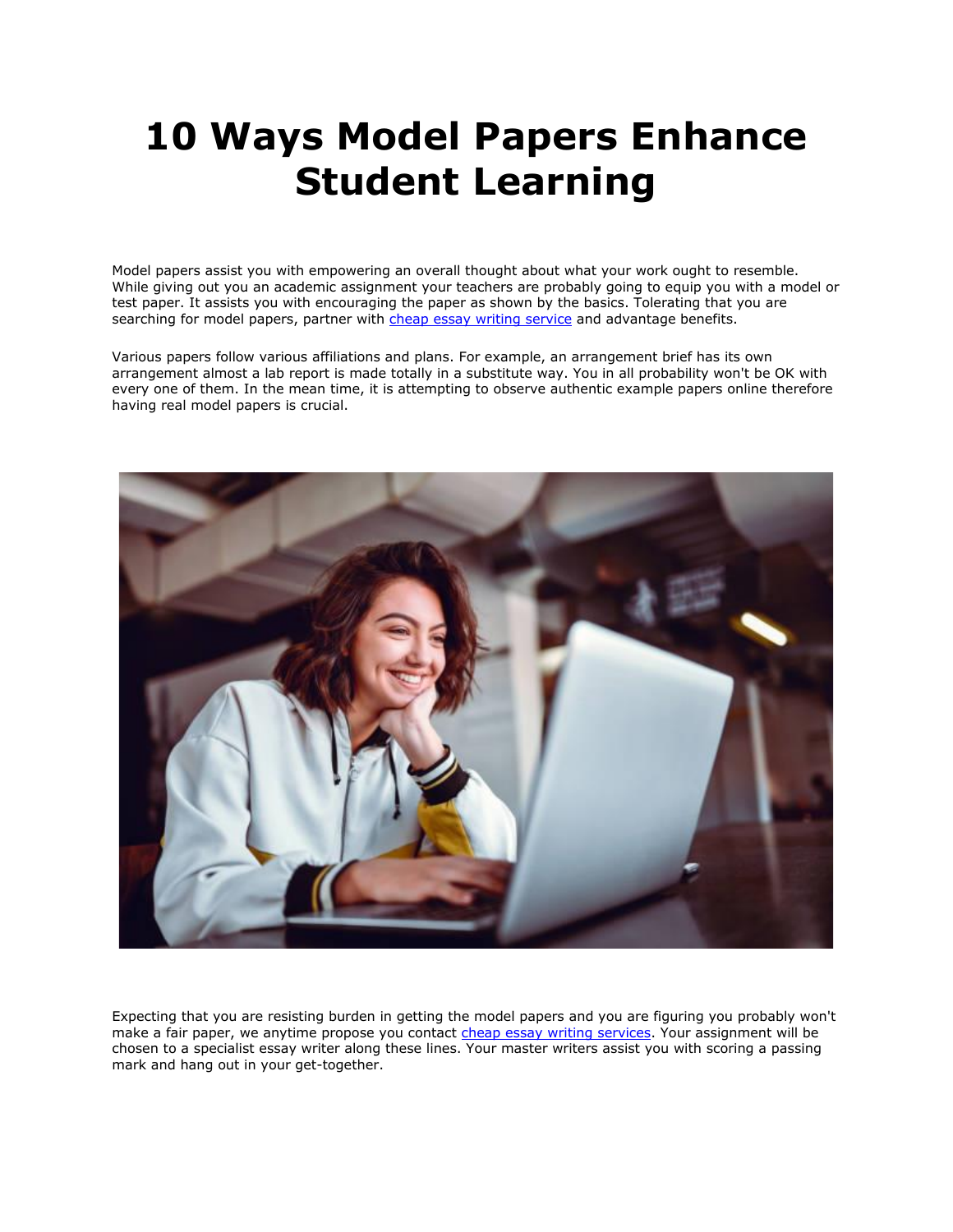You truly need to act watchfully while giving out your assignment to an online stage. You ought to be ready and ought to give the essential heading in general. You ought to be fulfilled that this way my writer will write my paper flawlessly. If conceivable, dependably try to add a model paper, it is important for yourself and the writer to finish your responsibility on schedule.

We truly need to tell you that in what ways a model paper helps students in advancing so coming up next are a couple basic focuses we have gathered.

# • **Assist you with rehearsing for your next errands**

Having model papers and getting arranging and new systems is an entire practice in itself. This is a specific sort of recognizing where you battle to get various parts and packages of a paper. You come to know what you ought to coordinate and what you ought to deny.

# • **Shows you a pathway**

Obviously, model papers furnish you with a heading of what you ought to start with and where you ought to end. You will not need to contribute a colossal heap of energy sorting out what I ought to write first.

# • **Assist you with zeroing in on the writing task considerably more exhaustively**

While zeroing in on a model paper, you start to consider what other conceivable content you could coordinate. You figure out a good method for considering things new.

#### • **It helps you stick out and change into an able up-and-comer**

Expecting a plan and doing everything alone is something that would justify being grateful for yet it requires adventure for such a relationship to make and that way you could lose scores. Regardless, following a model paper will permit you to mull over content turn of events.

#### • **You come to be familiar with your assets and deficiencies**

Whenever you begin writing you get to know various pieces of the affiliation. You come to recognize what portion you can improve and which is going after for you.

#### • **See botches or senseless mistaken assumptions**

While writing on your own you may not get satisfactory opportunity to perceive the senseless goofs you make while writing your paper. Notwithstanding, model time will assist you with saving several time and change your paper two or multiple times.

#### • **Assists you with making constancy for writing a general paper in future**

Exactly when you are finished writing a paper, it will end up being all the more clear for you to write a comparable paper in a widely lesser time future. You will now have a gigantic heap of thoughts concerning writing it and you will wind up additional creating it than the past assignment.

# • **Assists you with tracking down systems to experience the assignment**

You arise as OK with the affiliation and you get more shrewd. You figure out a viable method for tracking down tips and deceives to experience your assignment.